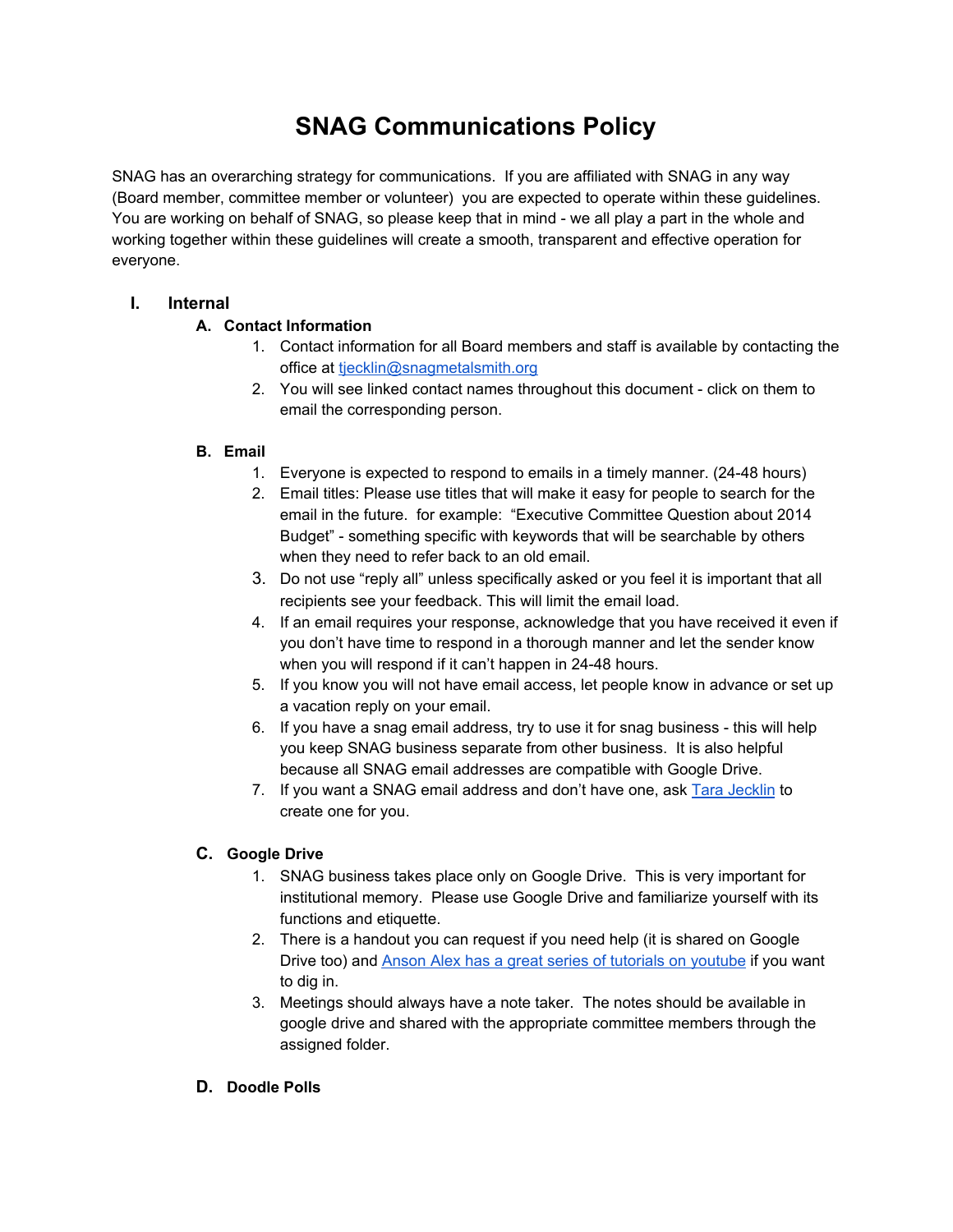- 1. Doodle Polls are how meetings are coordinated. Please respond in 24-48 hours so others can schedule their lives effectively.
- 2. If you are the organizer of the meeting, send out an email reminder (complete with call-in number) within 24 hours of the meeting.
- 3. Remember to SAVE your responses.

#### **E. Official Conference Calls** - Gwynne [Rukenbrod](mailto:grsmith@snagmetalsmith.org) / Tara [Jecklin](mailto:tjecklin@snagmetalsmith.org)

- 1. The conference line needs to be scheduled through any SNAG staff member.
- 2. Call at the scheduled time and try to be in a quiet place with good reception and a charged phone.
- 3. The organizer of the call should send out a reminder within 24 hours of the call
- 4. Determine if the call should take place on the SNAG conference line (We are charged per minute and per person for this service) If possible, try to meet via skype, freeconferencecall.com or anymeeting.com to save money.

#### **F. Free Meeting Alternatives -** Gwynne [Rukenbrod](mailto:grsmith@snagmetalsmith.org) / Tara [Jecklin](mailto:tjecklin@snagmetalsmith.org)

- 1. SNAG staff can assist you with these free alternatives to the official conference line, which costs us money. Please consider these ways to meet!
- 2. [freeconferencecall.com](https://www.freeconferencecall.com/)
	- a. A free alternative to our official conference line long distance/minute charges apply, so keep that in mind. If you have unlimited minutes on your plan, this is not an issue.
- 3. Zoom SNAG has a license to use the Zoom video conferencing program for meetings and webinars via video. Please connect with gwynne to schedule a meeting or webinar.
- 4. [Skype](http://www.skype.com/) Use your own independent Skype login
- 5. Google [Hangouts](http://www.google.com/+/learnmore/hangouts/)

#### **G. Meeting Agendas**

- 1. If your meeting has multiple issues to be tackled, it is recommended that the organizer of the meeting create an agenda. This helps people in the meeting prepare and it also keeps the meeting on track and reminds everyone of what needs to be covered.
- 2. Agendas should be shared at least 24 hours before the conference.

## **II. External**

#### **A. Permission for Official Communication** - Gwynne [Rukenbrod](mailto:grsmith@snagmetalsmith.org)

1. Before emailing on behalf of SNAG, please have a conversation with Gwynne or your supervisor about the intended emails including their content and recipients. This is important so that mistakes aren't inadvertently made. Often they might ask to review an email or communication before it is sent.

#### **B. Email Protocol** - Gwynne [Rukenbrod](mailto:grsmith@snagmetalsmith.org)

1. Be sure to use SNAG 'electronic' letterhead when communicating in an official capacity on behalf of SNAG. The letterhead can only be used as an attachment. Gwynne or your supervisor can fill you in on the details. \* *The letterhead will be updated soon - please inquire if you need to use this in the meantime! \**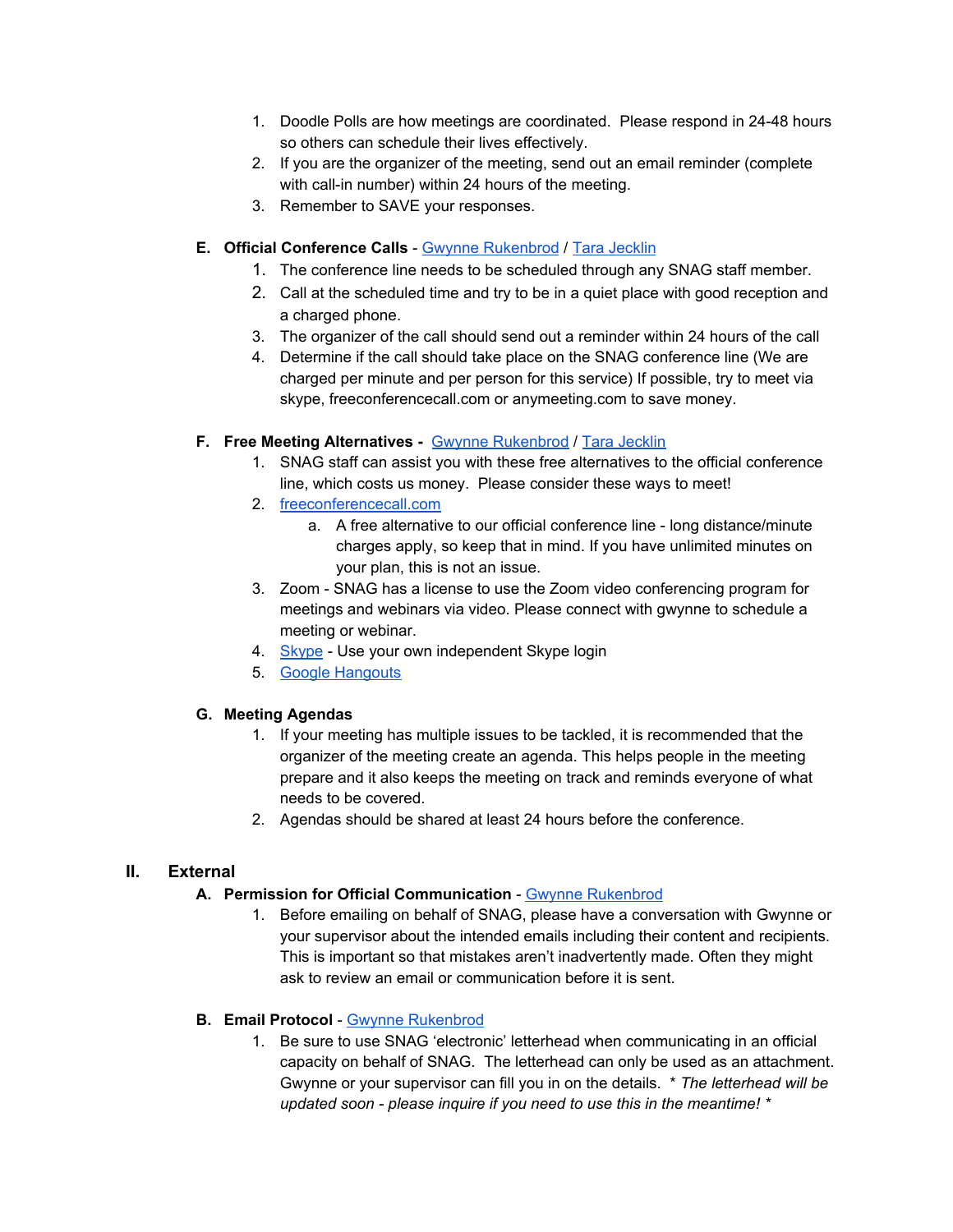## **C. Riveting News** – Gwynne [Rukenbrod](mailto:grsmith@snagmetalsmith.org) / Tara [Jecklin](mailto:tjecklin@snagmetalsmith.org)

- 1. Riveting News goes out on Mondays (with the occasional exception)
- 2. The deadline for information to be included in Riveting News is the Thursday evening before the email will go out.
- 3. SNAG provides one advertiser per email the opportunity to have an ad and text in the email. For more information, contact John [Garbett](mailto:jgarbett@snagmetalsmith.org).
- 4. Riveting News is intended to provide information and opportunities to our readers. It is not a place for personal promotion that offers readers no benefit

#### **D. Social Media** – Jeff [Muir](mailto:jmuir@snagmetalsmith.org)

- 1. No splinter pages, please! No new pages, groups or accounts may be opened on behalf of SNAG or its programs without permission. Many pages have been opened over the years and then abandoned, it has been challenging to get control of our online presence. We are working hard to build our audience and brand new pages don't get the advantage of SNAG's online following, which is significant.
- 2. Anyone is welcome to post things on our various platforms and pages. They can then be shared for more exposure by the various page managers.
- 3. Requests for social media promotion across all platforms go to the chair of the Social Media Sub-committee.
- 4. Social media requests will be passed on to the team within 24-48 hours.
- 5. SNAG has a team of people each with their own social media platforms that they manage.
	- a) Matt [Smith](mailto:matt@matthewsmithstudios.com), Instagram,
	- b) Open, Youtube, Flickr,
	- c) Open, LinkedIN
	- d) Sarah [Holden](mailto:holdensarahc@gmail.com), Twitter
	- e) Jane [Ritchie](mailto:janemarieritchie@gmail.com), Facebook
	- f) MJ [Tyson](mailto:mj.tyson.studio@gmail.com), Pinterest
	- g) Liz [Steiner,](mailto:lrsteiner7@gmail.com) crafthaus
	- h) Open, Google Plus
	- i) Tara [Jecklin](mailto:tjecklin@snagmetalsmith.org), SNAG website & news blog, Riveting News, eblasts

#### **E. E-blasts** - Gwynne [Rukenbrod](mailto:grsmith@snagmetalsmith.org) / Tara [Jecklin](mailto:tjecklin@snagmetalsmith.org)

1. E-blasts are targeted emails regarding specific initiatives. The goal is that they are short and to the point and that they augment our other communications like Riveting News. If you would like an e-blast to be sent, get in touch with Gwynne or Tara.

#### **F. Springboard** - DIY or Tara [Jecklin](mailto:tjecklin@snagmetalsmith.org) (if necessary)

- 1. Springboard is a place to post opportunities for members. This includes:
	- a) workshops
	- b) calls for entry
	- c) studio space for rent
	- d) grants
	- e) scholarships